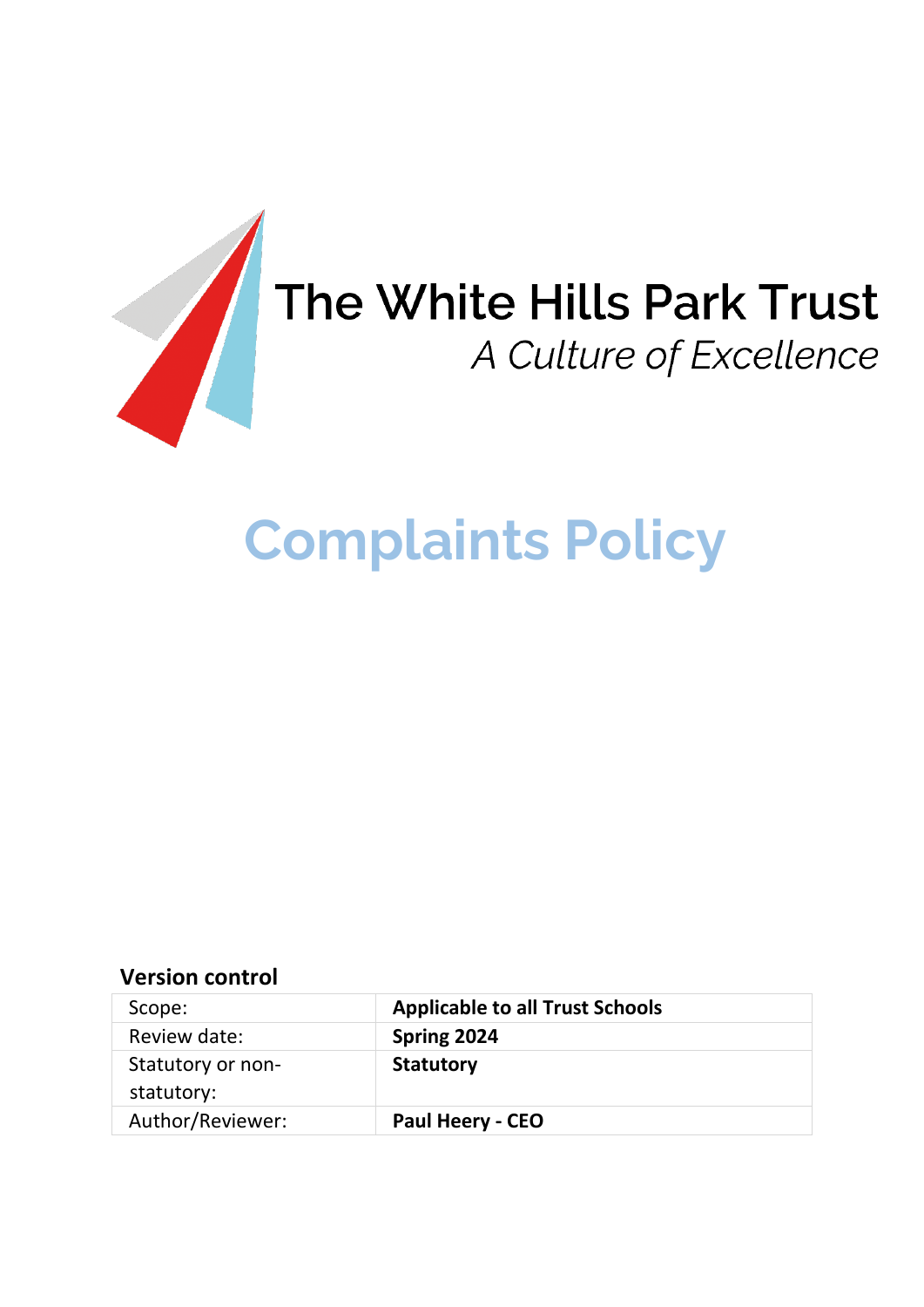#### **Principles**

The complaints policy applies to all schools within The White Hills Park Trust.

All schools are required by law to have a policy which deals with the handling of concerns and formal complaints. The White Hills Park Trust complaints policy may be used by parents and carers, students of the Trust and members of the wider Trust community including other stakeholders.

The complaints policy has been developed taking into account statutory requirements and operational best practice within schools. The complaints procedure will:

- be well publicised and easily accessible;
- be simple to understand and use;
- encourage the resolution of problems by informal means wherever possible
- be impartial;
- establish time limits for action and keeping people informed of progress
- be non-adversarial;
- respect people's confidentiality;
- ensure full and fair investigations where necessary;
- address all points of issue, providing a response and appropriate redress

The Trustees, governors and employees of the Trust aim for all our students to benefit from an outstanding quality of education and services, within a happy, safe and caring environment.

If we have failed to live up to these high standards, we want to know about it. The outcome of a complaint will be used to reflect on the services provided by The White Hills Park Trust or at school level, and if necessary, to improve processes.

The complaints process is however designed to support meaningful improvement and redress for those affected by any lapse in the standard of services. Just as we will aim to resolve concerns close to the point of origin, concerns should be considered as close in time to the point of origination as is practicable.

A complaint made more than three months after the event complained of will not normally be considered, except in the exceptional circumstances in which this is clearly appropriate. Similarly, anonymous concerns or complaints will not normally be investigated under this policy, unless there are clearly distinguishing features including any safeguarding concern.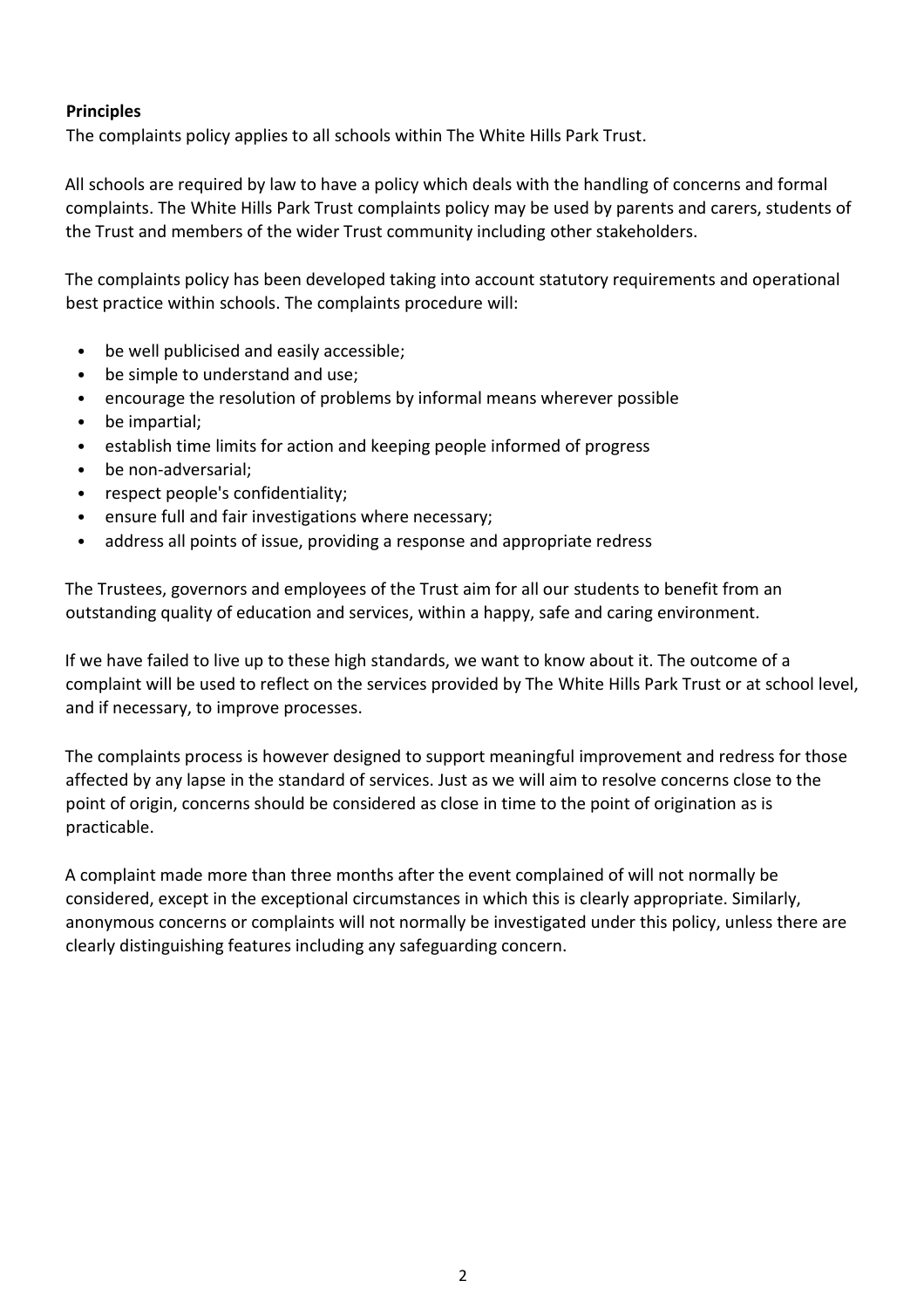#### **Distinguishing between concerns and complaints**

The complaints policy draws a distinction between a concern and a complaint. Taking informal concerns seriously at the earliest stage helps to support early resolution and can be beneficial to both complainant and the Trust. Wherever possible, concerns will be handled without recourse to formal procedures.

The requirement to have a complaints procedure need not in any way undermine efforts to resolve the concern informally. In most cases the class teacher or the individual delivering the service in the case of extended provision will receive the first approach, and will seek to deliver early resolution, including apologising for any failure to deliver on the ordinary high Trust standards where necessary.

Formal complaint procedures will be invoked when initial attempts to resolve the issue are unsuccessful and the person raising the concern remains dissatisfied and wishes to take the matter further.

#### **Resolution at the point of origin**

The reporting of concerns is encouraged by the Trust and Trust schools. We aim to resolve concerns as close to the source of the misunderstanding or problem as possible. The following procedure acts as a framework to allow concerns or matters for clarification to be raised confidentially and provides for a thorough and appropriate investigation of the matter, leading to resolution.

#### **Complaints framework**

Complaints which relate to admissions, exclusions, SEND provisions, School reorganisations and matters of child protection or whistleblowing are covered by other policies. There are also separate policies for managing employee discipline, grievance, harassment and bullying. Complaints concerning a Headteacher of a Trust school will be managed by the Chief Executive Officer. In the case of the Chief Executive Officer, it will be managed by the Chair of the Board of Trustees.

Guidance on managing the complaints procedures is available from the Trust Operations Director. Staff receiving complaints are encouraged to consult the Trust Operations Director before seeking to apply the Complaints Policy to individual procedures.

# **Resolution of initial concerns**

Initial or informal concerns or complaints can be made either in person, by telephone or in writing to the class teacher or other appropriate member of staff. The member of staff will undertake an initial investigation and decide on appropriate action keeping a record of the response. The complainant will be advised how to make a formal complaint if they remain dissatisfied.

There is an expectation that initial concerns will ordinarily be reported at an appropriate level of delegation with the Trust, and that this avenue will be considered prior to escalation to formal complaint being considered.

# **Resolution of formal complaints (Stage one)**

Where informal resolution of concerns is not possible, or the serious of the complaint otherwise warrants escalation, concerns may be escalated to a formal complaint.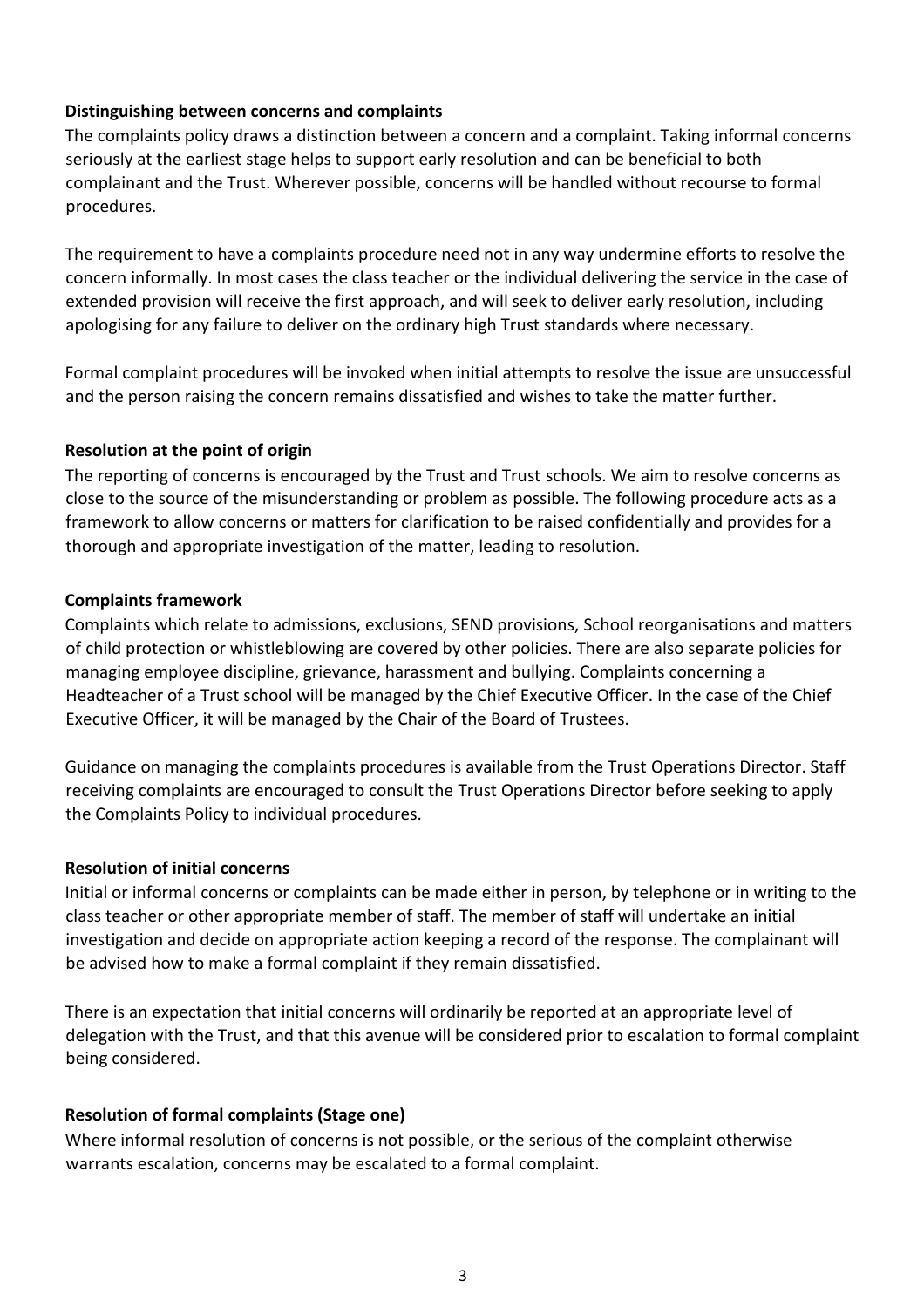At school level, formal complaints should initially be raised with the Headteacher. If a complaint is about the work of the Trust the complaint should normally be sent to the Chief Executive Officer. Contact details for both school and Trust leadership teams can be found on school and Trust websites respectively.

Formal complaints must be submitted in writing, unless in exceptional circumstances where this may help overcome particular difficulties caused by a disability, or difficulty understanding English. Complainants should include details which might assist in investigation, such as names of potential witnesses, dates and times of events and copies of relevant documents and should include a clear statement of the actions that you would like the Trust or school to take to resolve the concern.

#### **Formal complaint process**

Following the receipt of a written complaint the Headteacher or their appointed representative will undertake an initial investigation. If the complaint is about a Headteacher it will be investigated by the Chief Executive Officer or their appointed representative. If the complaint is about a Trustee, the chair of a local governing body or other member of an LGB it will be investigated by the Chief Executive Officer or their appointed representative.

#### **Time allotted for acknowledgement and investigation of complaints**

Receipt of formal complaints at stage one and stage two will be acknowledged within 5 working days. Wherever possible, investigations undertaken will be concluded within 20 working days of receipt of the formal complaint form. Where the complaint is complex or requires further investigation any extension to this timeframe will be communicated to the complainant.

If the complaint relates to the work of the school, then Stage One will be managed by the school.

#### **Offer of meeting in resolution**

Following an initial investigation, a meeting will be offered in resolution of concerns. At least 10 working days' notice of the date, time and place of the formal meeting will be given, and every effort made to agree a mutually suitable time. The written notification will include details of the concerns raised and information on the actions already taken. This will allow the complainant a reasonable opportunity to consider this information before a meeting and provide a further written response should they wish, which should be submitted three working days before the meeting. Complainants should take all reasonable steps to attend a meeting.

A meeting may be adjourned if the school is awaiting receipt of information, needs to gather any further information or give consideration to matters discussed at a previous meeting. The complainant will be given a reasonable opportunity to consider any new information obtained before the meeting is reconvened.

Confirmation of the outcome including any decisions, findings and recommendations made at a formal meeting under stage one and stage two will be given in writing, usually within 5 working days of the meeting, unless further investigation is required. Where this is the case, the complainant will be advised of the necessity and revised timeframes in writing.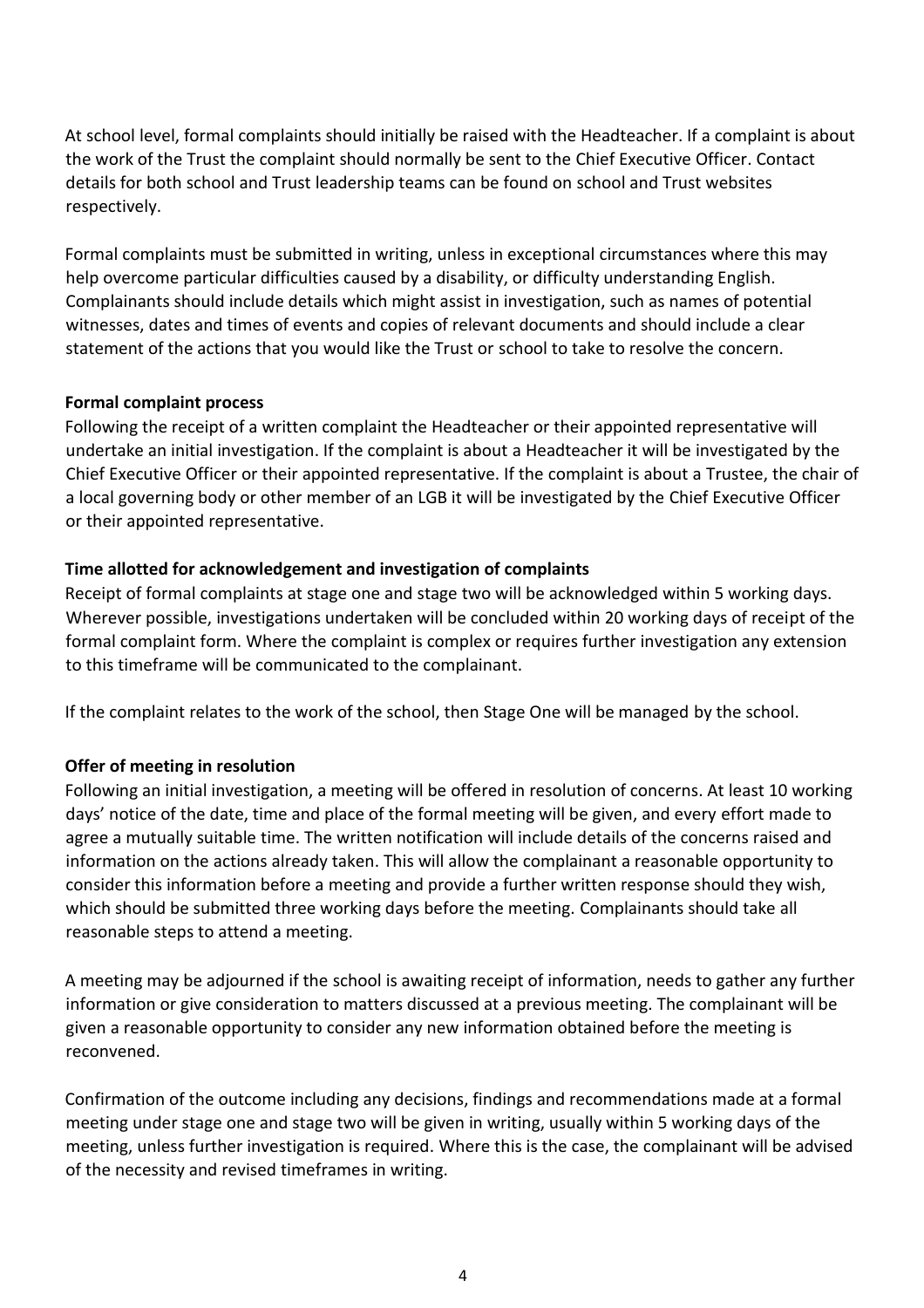Notes of formal meetings held under the Complaints Policy will be taken and a copy provided to all parties. Complainants may bring a companion who may be a relative or friend to any formal meeting under stage one or stage two of this policy. Their identity must be confirmed before the meeting takes place. Some companions may not be allowed: for example, anyone who may have a conflict of interest, or whose presence may otherwise prejudice a meeting.

#### **Resolution of formal complaints (stage two)**

If formal stage one has been completed and the complainant is dissatisfied with the way in which their complaint has been handled or the outcome, the case may be referred to the Chief Executive Officer for the appointment of a complaints panel. Where the escalated complaint is with regard to the Chief Executive Officer, the case may be referred to the Trustees for the appointment of a complaints panel appropriately recruited from amongst the Trustees and external partners of the Trust. This constitutes stage two of the formal complaints process.

Any request for escalation to stage two of the formal complaints process must be made in writing within 5 working days of the date of the written outcome from stage one, outlining the reasons why the investigation or resolution offered is not regarded as adequate. The White Hills Park Trust reserves the right to decline escalation of a complaint to stage two of the process where it can be reasonably shown that further investigation is unlikely to result in the offer of an alternative outcome or investigation report.

Where stage two of the formal process is initiated, the panel will consist of not less than three people, none of whom were directly involved in the matters detailed in the complaint. Where the complaint relates to conduct within an school, at least one member of the panel will be independent of the management and running of the school.

The complainant will be invited to the hearing. They will be given not less than 10 working days' notice of the date of the hearing and the right to be accompanied as set out above.

Following review of the complaint and stage one formal complaint outcome, the panel may share findings or make recommendations as members see fit. Where appropriate, a copy of recommendations may be provided to the complainant, the Headteacher and, where relevant, to any individual named as the subject of a complaint and investigated accordingly. Findings will be shared within five days of the panel meeting.

#### **Reasonable outcomes from the complaints panel meeting**

The complaints panel may:

- dismiss the complaint in whole or in part;
- uphold the complaint in whole or in part;
- decide appropriate action to be taken to resolve the complaint;
- recommend changes to the Trust or school systems or procedures to ensure that any lapse in standards does not recur.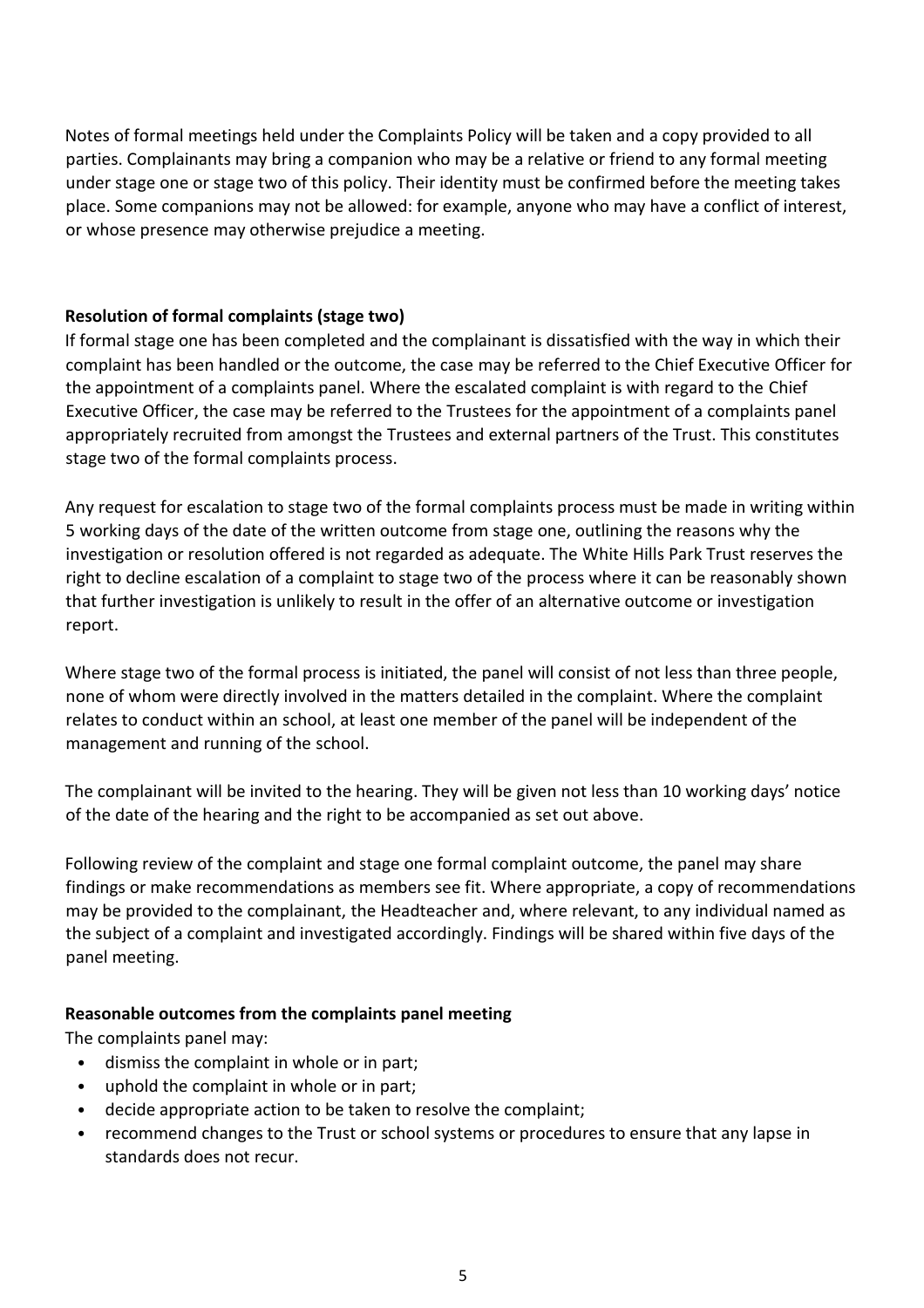A written record will be kept of all formal complaints and whether they are resolved following a formal procedure or proceed to a panel hearing.

The record will:

- record action taken by the School as a result of those complaints (regardless of whether they are upheld); and
- provide that correspondence, statements and records relating to individual complaints are to be kept confidential except where a duly mandated external body conducting an inspection requests access to them.

Stage two concludes the complaints policy. There is no further right of appeal under this or any other Trust or school policy.

# **Vexatious complaints**

The definitions of vexatious or frivolous complaint are set out below.

A vexatious complaint may be one where:

- there are insufficient or no grounds for the complaint and it is made only to annoy (or for reasons that the complainant does not set out or make obvious);
- there are no specified grounds for the complaint despite offers of assistance;
- the complainant refuses to co-operate with the complaints investigation process while still wishing their complaint to be resolved;
- the complaint is about issues not within the power of the Trust to investigate, change or influence (examples could be a complaint about a private car park, or something that is the responsibility of another organisation) and where the complainant refuses to accept this;
- the complainant insists on the complaint being dealt with in ways which are incompatible with the complaints procedure or with good practice (insisting, for instance, that there must not be any written record of the complaint or insisting the complaint can only dealt with at an inappropriate level of seniority);
- there appears to be groundless complaints about the staff dealing with the complaints, and an attempt to have them dismissed or replaced;
- there is an unreasonable number of contacts with staff working to resolve the complaint or otherwise working on behalf of the Trust, by any means, in relation to a specific complaint or complaints;
- there are persistent and unreasonable demands or expectations of staff and/or the complaints process after the unreasonableness has been explained to the complainant (an example of this could be a complainant who insists on immediate responses to numerous, frequent and/or complex letters, telephone calls or emails or requests correspondence in an inappropriate form; for example, requiring mediation of standard reporting from the school through external agencies, solicitors or a GP surgery except where there are clear grounds for doing so);
- attempts to harass, verbally abuse or otherwise seek to intimidate staff dealing with their complaint by use of foul or inappropriate language or by the use of offensive or discriminatory language;
- subsidiary or new issues are raised whilst a complaint is being addressed that were not part of the complaint at the start of the complaint process;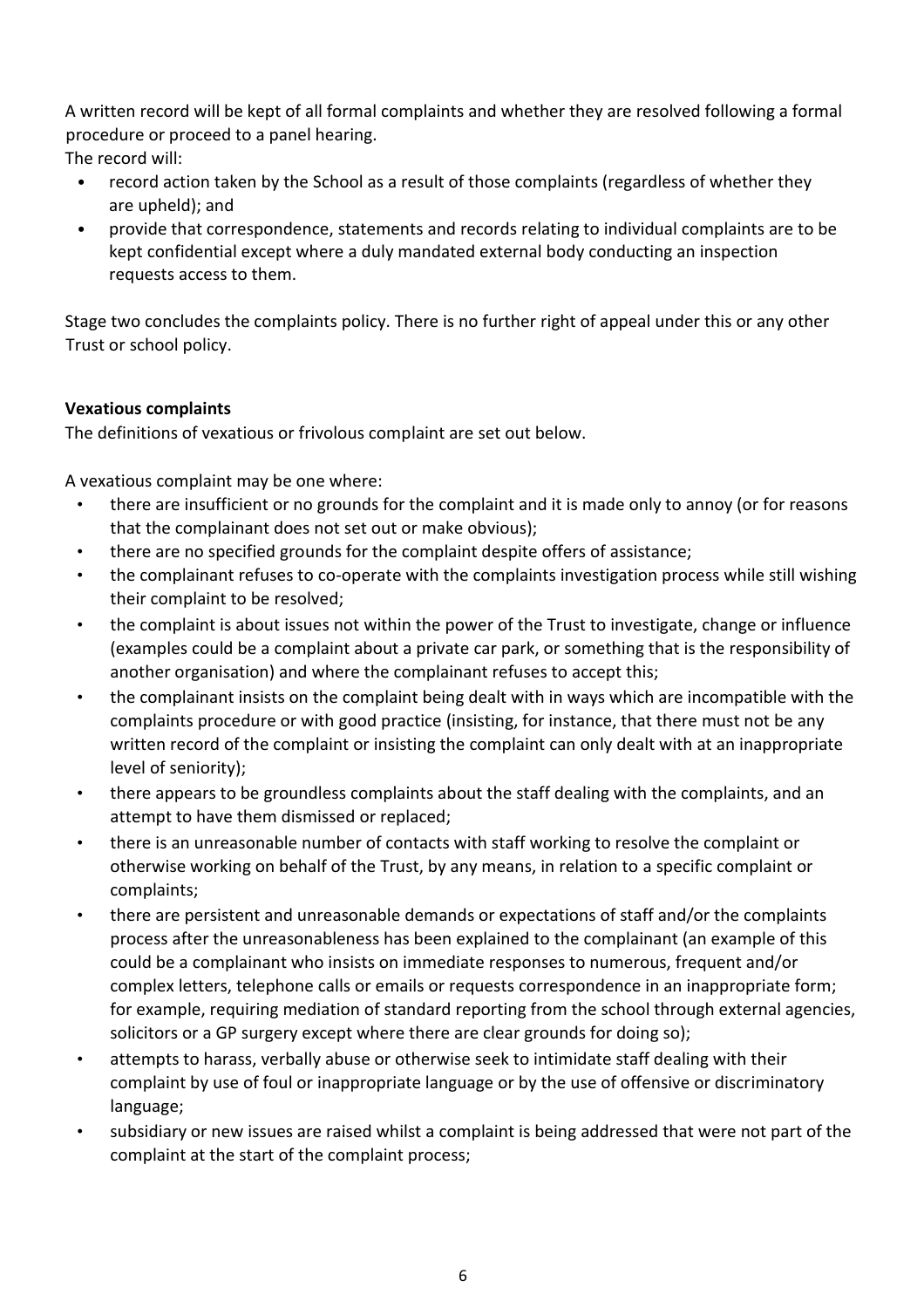- trivial or irrelevant new information is introduced whilst the complaint is being investigated and an expectation that this to be taken into account and commented on;
- there is a change to the substance or basis of the complaint without reasonable justification whilst the complaint is being addressed;
- the complainant denies statements he or she made at an earlier stage in the complaint process;
- the complainant electronically records meetings and conversations without the prior knowledge and consent of the other person involved;
- the complaint is the subject of an excessively 'scattergun' approach; for instance the complaint is not only submitted to the Trust, but at the same time to a Member of Parliament, other councils, inappropriate external agencies, the police, solicitors, or other persons;
- the complaint has been inappropriately submitted to an external agency or escalated prior to notifying the Trust of concerns including at formal level. This may include inappropriate early reference to Ofsted and/or the Education and Skills Funding Agency (ESFA);
- the complainant refuses to accept the outcome of the complaint process after its conclusion, complaining about the outcome, and/or denying that an adequate response has been given;
- the same complaint is made repeatedly, perhaps with minor differences, after the complaints procedure has been concluded and where the complainant insists that the minor differences make these 'new' complaints which should be put through the full complaints procedure;
- the complaint is submitted and persistently pursued through different Trust schools, members of staff or offices at the same time;
- the complaint remains 'active' through the complainant persisting in seeking an outcome which has been explained to be unrealistic for legal, policy or other valid reasons;
- documented evidence is not accepted as factual by the complainant;
- the complaint relates to an issue based on a historic and irreversible decision or incident;  $\mathbb D$ the complaint combines some or all of these features.

A frivolous complaint has no serious purpose or value. It may have little merit and be trivial; investigating would be out of proportion to the seriousness of the issues complained about.

We do not expect staff to tolerate unacceptable behaviour by complainants. Unacceptable behaviour includes behaviour which is abusive, offensive or threatening and may include:

- Using abusive or foul language on the telephone
- Using abusive or foul language face to face
- Any form of intimidating or threatening behaviour
- Sending multiple emails or messages
- Any other behaviour which causes an employee or external partner of the Trust to feel victimised, concern for their safety, or physical or professional integrity.

Where the Trust considers a complaint is vexatious or frivolous in nature, appropriate action will be taken to manage such behaviour. This may include (but is not limited to) placing limits on contact with staff or excluding the complaint from further consideration.

Where such action is being considered by the Trust, the complainant will receive a written warning. Should the behaviour persist, the appropriate action will be determined proportionately in light of the nature of the behaviour in question and any other relevant circumstances.